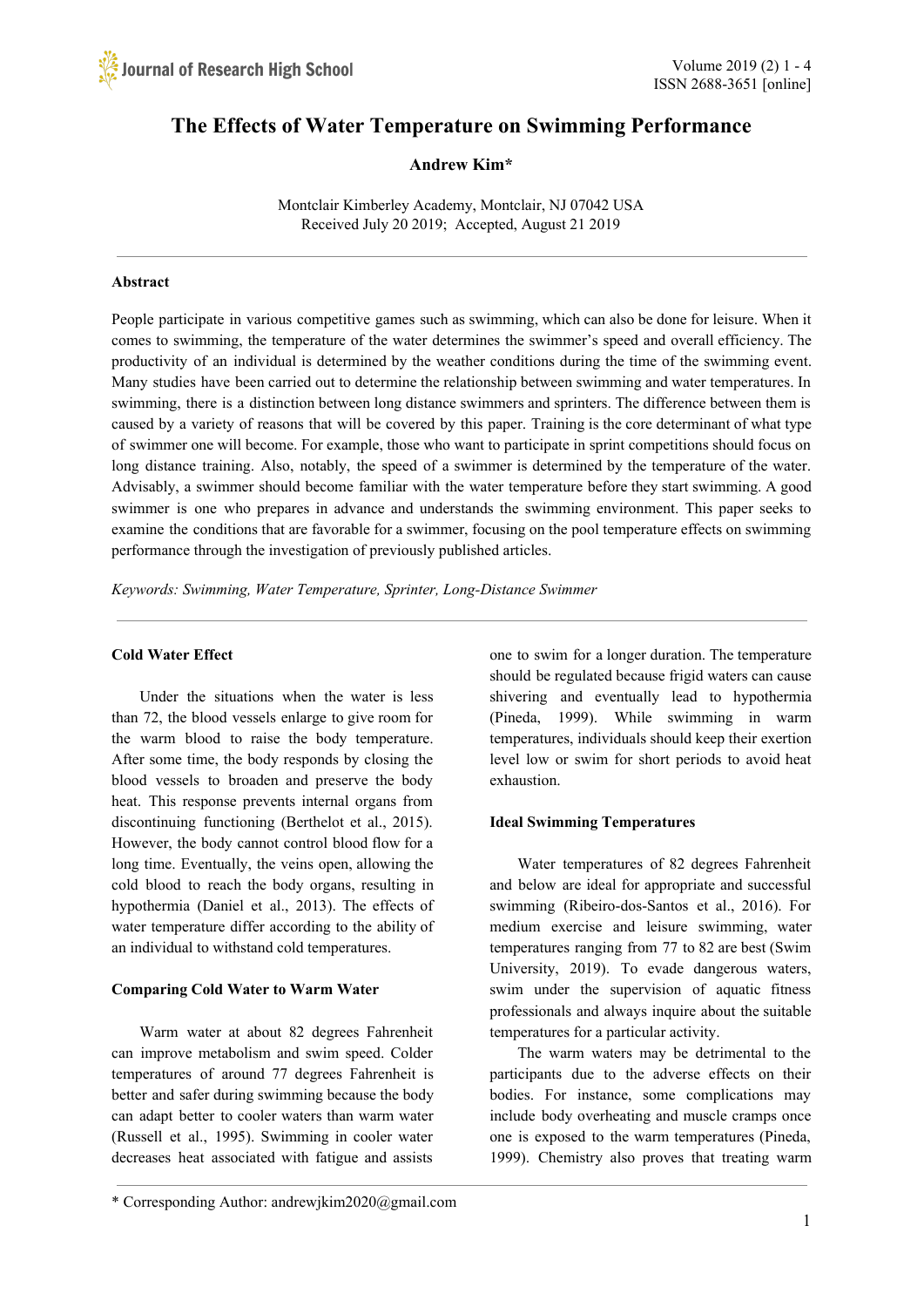water is difficult as some bacteria such as algae survive under warm climate and, therefore, pose a threat in the commercial pools.

On the other hand, cold temperatures are problematic because they affect the swimmers' heart. Individuals with heart problems may suffer cardiac arrest. Similarly, when the temperatures are below 15 Celsius degrees, chlorine salt generators may fail to operate (Daniel et al., 2013).

# **Comparison between Sprinters and Long-Distance Swimmers**

While long distance swimmers need to develop physical and mental strength, sprinters should have the strength and best conditioning (Barlowe, 2019). To develop the needed physical fitness, long distance swimmers' workouts appear to be grueling as they require more mileage. Whereas, multi sets of intensive exercise for the enhancement of cardiovascular fitness are fit for sprinters. In the same context, the energy needed in sprinting is entirely different when compared to long-distance swimming, meaning the training is also divergent (Sharp et al., 1982). In sprinting, the best technique is required more as one needs explosive speed for fast and freestyle swimming.

Further, swimming is an aerobic activity that relies on a regular supply of oxygen. Thus, energy is needed to keep moving in endurance sets. However, sprinting does not depend on aerobic metabolism as in long-distance swimming. Long-distance and sprinting require different levels of energy, thus, if one is set to train for long-distance, they cannot prepare for short-distance (Brewster, 1963). Subsequently, it is easy to cover up mistakes in the long distance while sprinting does not allow room for errors.

Since long distance and sprint swimmers need different fibers such as slow-twitch and fast-twitch fibers, respectively, a high volume of training may work for only long-distance swimmers. Long distance training does not assist in producing fast-twitch fibers, which are critical for sprinters (Daniel et al., 2013; Rushall, 2019). Therefore, for sprinters, high volume training might lead to fast convulsion fibers too slow which are very crucial for this activity. A person who is preparing for sprinting does not need long times of exercise, as this will be of less value to the calling. However, for long-distance swimming, the more time spent on the water, the more the benefit.

## **Swimmers' Preparations in Regards to Water Room Temperature**

Warming-up before swimming plays a critical role in facilitating effective swimming results. The warm-ups encompass definite and non-definite movements of the body, which stimulate metabolism and heat generation activities for appropriate preparations before swimming activity (Daniel et al., 2013). Therefore, stretching exercises are essential to reduce excessive straining of muscles, increase the movement of joints, prevent joint and muscle injuries and mitigate possible resistances to change during swimming. Taking cold showers for a few weeks before swimming in cold water helps swimmers to familiarize themselves with the cold sensation (Souto et al., 2017). Although the first encounter with cold water can cause psychological and physical shock, the body will acclimatize gradually to avoid fast heartbeat and adrenaline generation. Increased heartbeat and adrenaline generation can lead to hyperventilation in cold water. Taking warm drinks and foodstuffs before swimming in cold water helps swimmers to warm up and avoid discomfort arising from cold water.

Right swimming temperatures of less than 70 degree Farenheit are critical for cold water swimming activities. Stretching body muscles for approximately 20 minutes before swimming helps the body to absorb shock effects, especially when the swimmer comes into contact with cold water (Shephard et al., 1974). The muscles gain warmth and heartbeat increases due to increased blood flow within the blood vessels. Some of the activities which stretch muscles include skipping a rope, twisting of shoulders, jogging, continuous jumping, lifting of feet from behind to reach the buttocks and facing up while breathing continuously (Strass, 1988).

Stretching exercises such as twisting shoulders and lifting of feet help the body muscles loosen before cardiovascular muscles warm-up to pump blood within the blood vessels at high speed. This trigger increased metabolic activities to prepare the body to adjust to low water temperatures. Facing up and breathing through the mouth prepares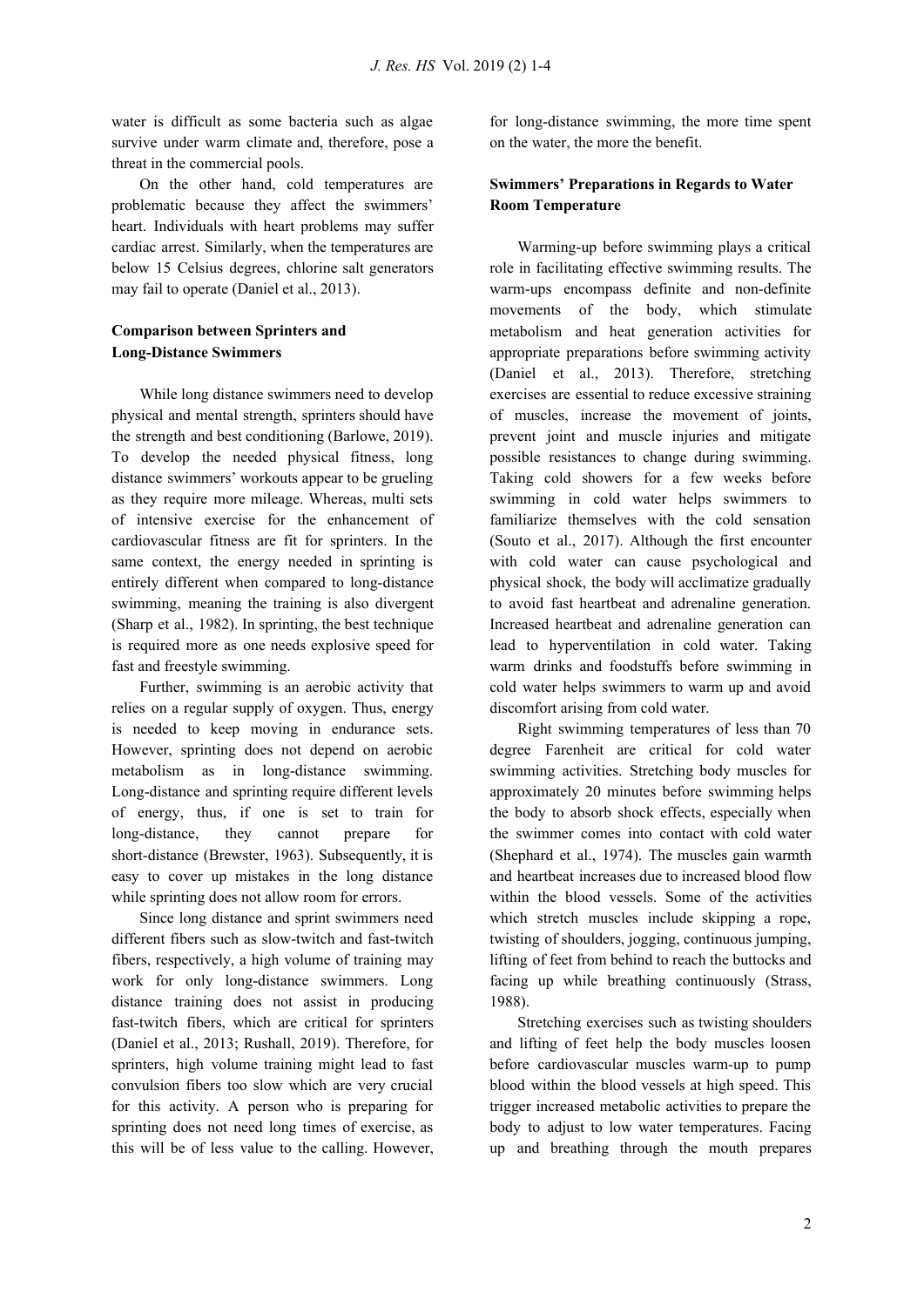swimmers for cold water swimming (Brewster, 1963). Lifting the face up and repeated breathing is required to ensure that the swimmer does not dive into the cold water, hence, preventing the body from shock. Wearing correct wetsuits insulates the body against cold temperatures and muscles and joints to contract and relax efficiently. The neoprene also increases buoyancy by maintaining the body in position on the water surface, and this helps the swimmer to rest by using little energy while floating on the water surface. The suits should be around 4-6mm thick with closed and taped seams to regulate body temperature, especially during coastal swims (Myer et al., 2015).

Building strength before swimming in cold water is essential preparation. Power is built up by swimming comfortably for approximately 10km in the cold water; although the cold water, in conjunction with harsh cold water currents, requires a lot of energy and lower strength. Additionally, at the same temperature, cold water absorbs heat from the body 25 times more than cold air. Therefore, the respiratory system and the heart are forced to overwork to recover the heat lost, hence, making the body to tire excessively. Swimming for short distances and a short period in shallow pools helps swimmers to gain more strength and increase the swimming duration slowly. Before swimming in cold water, splash the cold water on the face for about 10-15 seconds to allow the face to cool down to attain the current water temperatures to adjust and absorb shock effects.

Swimming in warm water does not require heat-generating activities; instead, it requires events that drive heat away from the body. Swimmers need to participate in non-strenuous undertakings such as sleeping for a few weeks before the swimming event to reduce body metabolism and heat generation activities. This preparation makes the muscles relax and maintain body temperatures at optimum levels.

Taking warm showers before swimming facilitates immediate adjustment of the body to prevailing warm water temperatures. Warm baths help the cardiovascular muscles to work optimally, hence, reducing excessive heartbeats and overworking respiratory system. Wearing light clothes plays a critical role in preparation to warm water swimming. Light clothes allow air circulation by releasing excess heat from the body to the environment, reducing the high chances of overheating (Brandon, 2019; Mackenzie, 2019; Rushall, 2019). Thus, the swimmer is safe from suffocation.

Cold drinks and foods serve an essential purpose in preparing the swimmer to adapt to warm water effects. Consumption of cold drinks and foodstuffs help swimmers lower body temperatures and reduce warm sensation associated with warm water. The mutual interaction of the cooling effects from the cold drinks and warm water brings a cooling effect to the body. Thus, the swimmer relaxes deep in the pool of water. Additionally, before swimming in warm water, swimmers should sprinkle their faces with warm water for approximately 15-20 seconds to allow the face to warm up and familiarize with the current warm water temperatures (Strass, 1988). Swimming in warm water for long distances before the actual swimming event makes swimmers gain confidence and acclimatize to several ranges of warm water temperatures.

### **Conclusions**

In conclusion, swimming is a fascinating action, which may be more attractive under conditions when individuals are aware of their own limits and goals throughout the exercise sessions. Thus, they are in a position of achieving their goals by training appropriately. Individuals cannot prepare for sprinting when they target at elongated distance swimming, as the move cannot offer the required stamina for the competition. To avoid accidents, swimmers should know and listen to their bodies' limits and understand different water temperatures to avoid associated risks.

#### **References**

Barlowe, B. The advantages of swimming sprints vs. distance. Livestrong.com, https://www.livestrong.com/article/516739-the-adv antages-of-swimming-sprints-vs-distance/ (access on June 23, 2019)

Berthelot, G., Sedeaud, A., Marck, A., Antero-Jacquemin, J., Schipman, J. et al. Has athletic performance reached its peak?. *Sports Med.* **2015**, 45(9), 1263-1271.